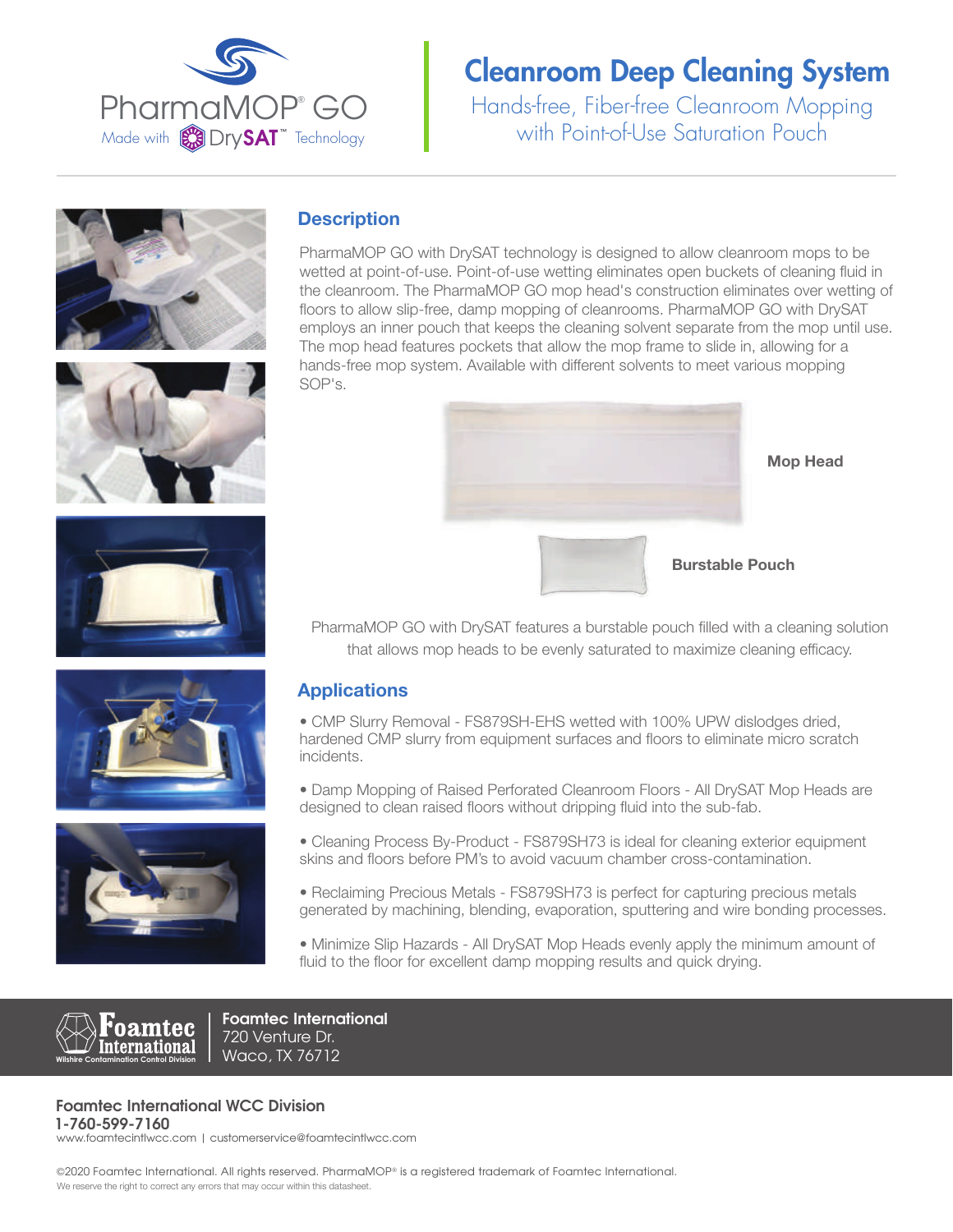

Hands-free, Fiber-free Cleanroom Mopping with Point-of-Use Saturation Pouch

## The PharmaMOP® GO Difference

- **Quick Assembly & Disassembly.** Head frame easily slides into the mop head's pockets for fast insertion and disposal of mopheads.
- **Ergonomic Foot-Switch.** Discard mop heads while standing upright. No more touching soiled mops while discarding — No more stooping.
- Low Profile Design. A two-direction 360° swivel with a 1.5" low profile design enables unsurpassed access to tight spaces reducing previously uncleanable "dead spots".
- **Superior Handle.** Fully autoclavable, lightweight, aluminum handle extends from 39-65" (99-165cm) making it ideal for use on walls, floors & ceilings.



## Features & Benefits

Extendable Handle provides efficient<br>1 cleaning of walls, floors and ceilings.

360° Swivel Lock allows for both<br>Figure 8 and Flat Mopping.

V-Lock Lever provides easy, quick<br>insertion & disposal of mop heads.



**Foamtec International** 720 Venture Dr. Waco, TX 76712

### **Foamtec International WCC Division**

**1-760-599-7160** www.foamtecintlwcc.com | customerservice@foamtecintlwcc.com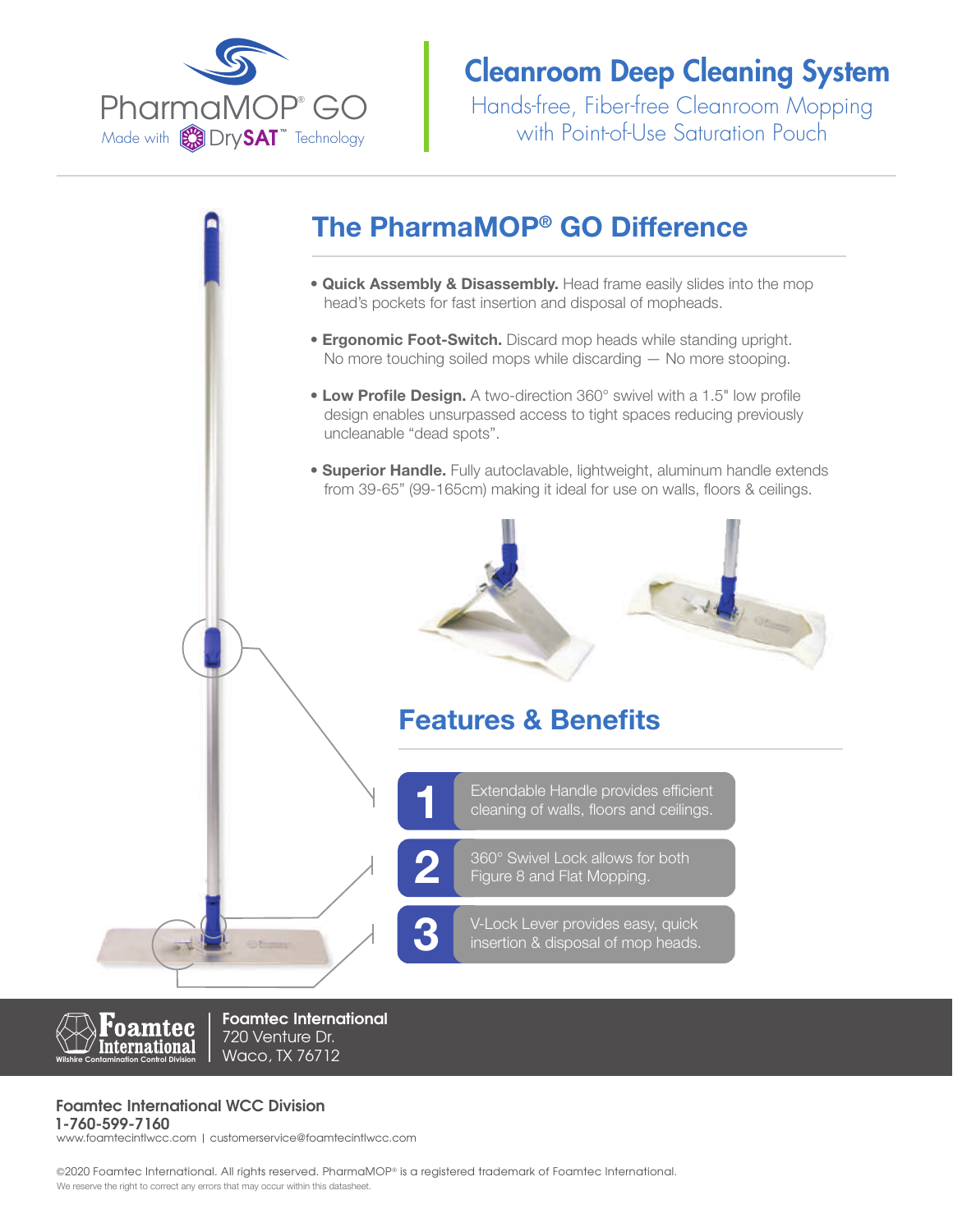

Hands-free, Fiber-free Cleanroom Mopping with Point-of-Use Saturation Pouch

## Sahara+ PharmaMOP® GO Mop Head

- **Advanced Construction.** An absorbent cleanroom foam core is ultrasonically welded between a layer of a non-linting hybrid microfiber and laminated with dual Sahara® Foam Scrubbing Strips for exceptional cleaning.
- **Minimize Surface Contamination.** Unique mop head materials dislodge, entrap and remove residues and stubbornly adhered soils.
- **Reduce Work Time.** Ultrasonically sealed pockets allow the mop head to be assembled and disassembled in a hands-free manner within seconds.
- Safety. Walls, equipment surfaces, raised floors and flat floors can all be damp mopped without dripping and over wetting, eliminating slip hazards and EHS events.
- Quality Manufacturing. Manufactured in an ISO 13485 & ISO 9001 facility on a fully automated fabrication line. Ideal for use in ISO 3-9 cleanrooms.

### Features & Benefits





**Foamtec International** 720 Venture Dr. Waco, TX 76712

#### **Foamtec International WCC Division**

**1-760-599-7160** www.foamtecintlwcc.com | customerservice@foamtecintlwcc.com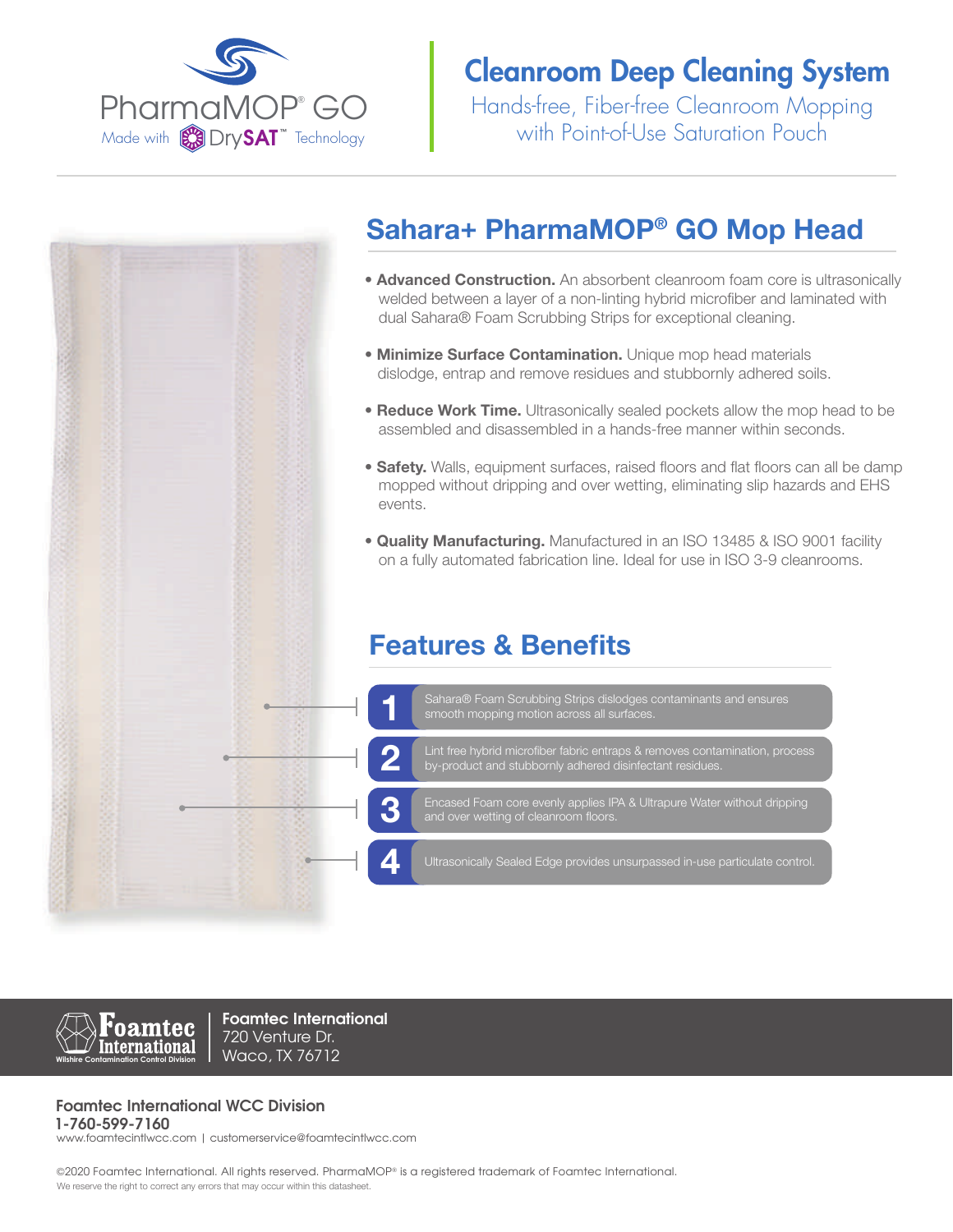

Hands-free, Fiber-free Cleanroom Mopping with Point-of-Use Saturation Pouch

# PharmaMOP® GO Bucket & V-Bracket

The stainless steel v-bracket inserts into a specially-designed mop bucket enabling a hands-free assembly of the mop head onto the mop frame. In addition, mop heads can be pre-saturated in the bucket for cleaning SOP's that require single-use mop heads.

The bucket and bracket system accommodate up to 12 mop heads. All components are autoclave safe and are designed to be used in ISO Class 3-9 cleanrooms.







**Foamtec International** 720 Venture Dr. Waco, TX 76712

#### **Foamtec International WCC Division 1-760-599-7160**

www.foamtecintlwcc.com | customerservice@foamtecintlwcc.com